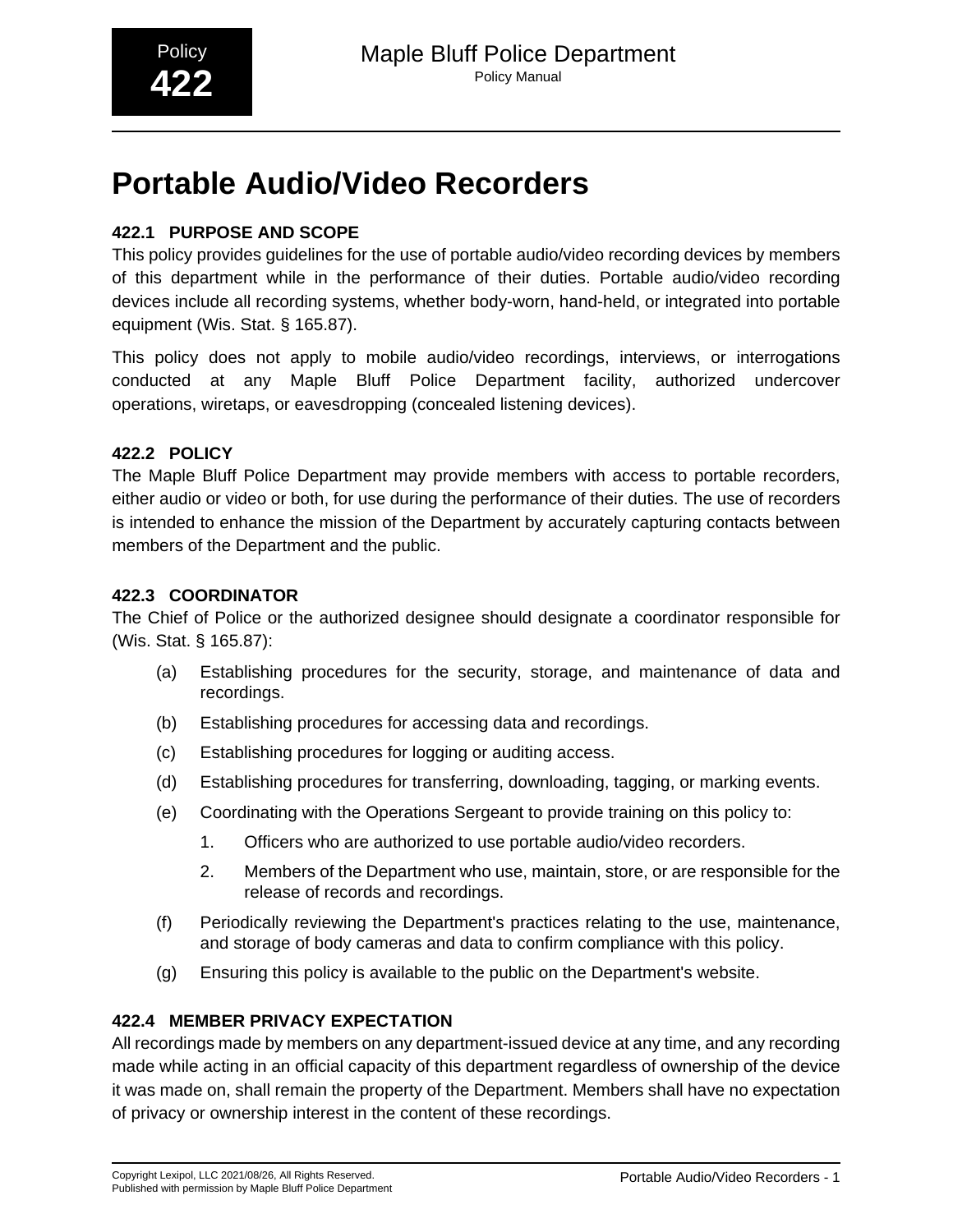# Maple Bluff Police Department

Policy Manual

#### **422.5 MEMBER RESPONSIBILITIES**

Prior to going into service, each uniformed member will be responsible for making sure that he/ she is equipped with a portable recorder issued by the Department, and that the recorder is in good working order. If the recorder is not in working order or the member becomes aware of a malfunction at any time, the member shall promptly report the failure to his/her supervisor and obtain a functioning device as soon as reasonably practicable. Uniformed members should wear the recorder in a conspicuous manner or otherwise notify persons that they are being recorded, whenever reasonably practicable.

Any member assigned to a non-uniformed position may carry an approved portable recorder at any time the member believes that such a device may be useful. Non-uniformed members are encouraged to wear the recorder in a conspicuous manner when in use or otherwise notify persons that they are being recorded, whenever reasonably practicable.

After using a portable recorder, the assigned member shall utilize the device software to tag all recordings with the incident number, officer name and/or MBPD identification number, the current date and time, and a brief description of the recorded activity.

#### **422.6 ACTIVATION OF THE AUDIO/VIDEO RECORDER**

This policy is not intended to describe every possible situation in which the portable recorder should be used, although there are many situations where its use is appropriate. Members should activate the recorder any time the member believes it would be appropriate or valuable to record an incident.

The portable recorder should be activated in any of the following situations:

- (a) All enforcement and investigative contacts including stops and field interview (FI) situations
- (b) Traffic stops including, but not limited to, traffic violations, stranded motorist assistance and all crime interdiction stops
- (c) Self-initiated activity in which a member would normally notify Dispatch
- (d) Any other contact that becomes adversarial after the initial contact in a situation that would not otherwise require recording

Members should remain sensitive to the dignity of all individuals being recorded and exercise sound discretion to respect privacy by discontinuing recording whenever it reasonably appears to the member that such privacy may outweigh any legitimate law enforcement interest in recording. Requests by members of the public to stop recording should be considered using this same criterion. Recording should resume when privacy is no longer at issue unless the circumstances no longer fit the criteria for recording.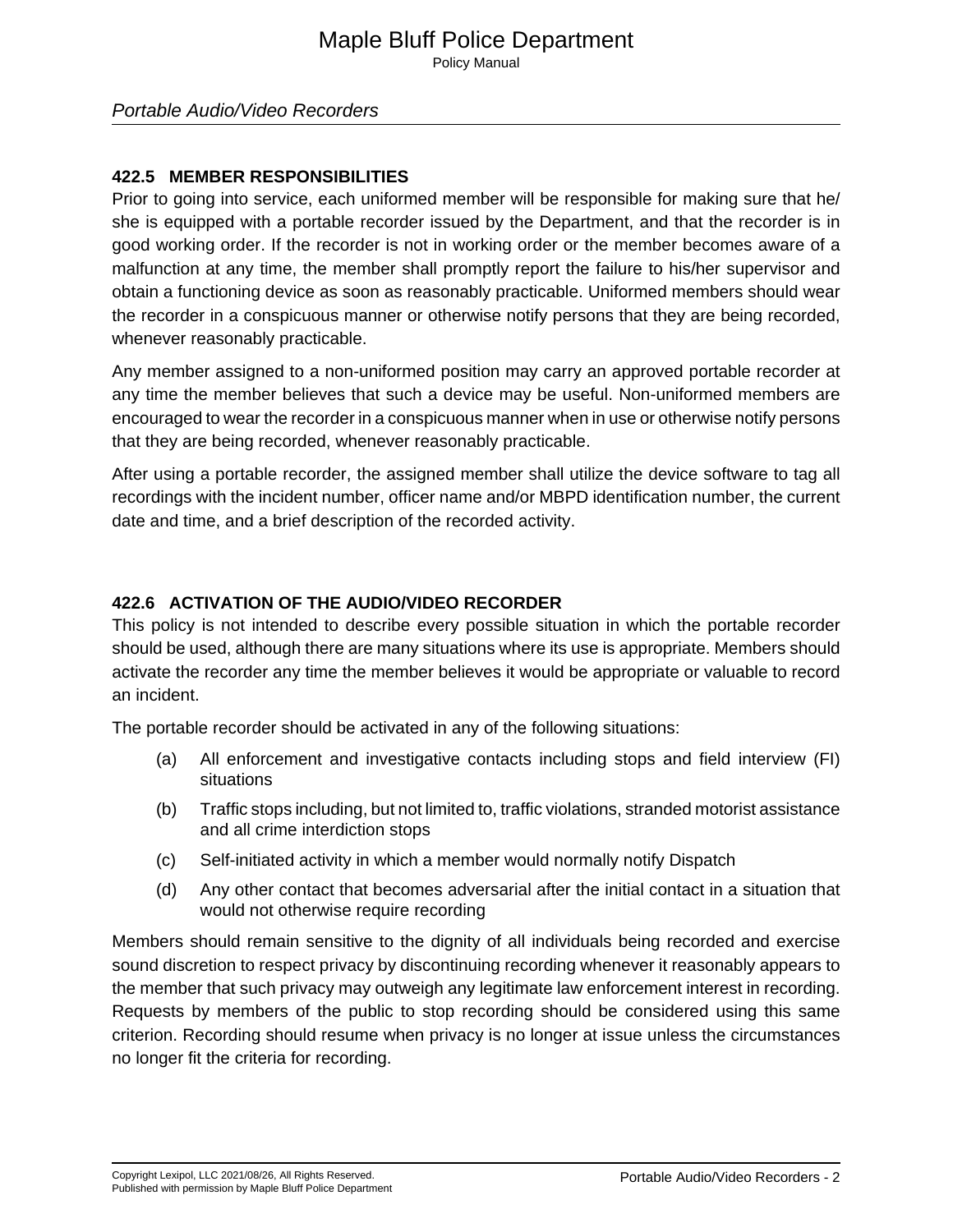# Maple Bluff Police Department

Policy Manual

### Portable Audio/Video Recorders

At no time is a member expected to jeopardize his/her safety in order to activate a portable recorder or change the recording media. However, the recorder should be activated in situations described above as soon as reasonably practicable.

### 422.6.1 CESSATION OF RECORDING

Once activated, the portable recorder should remain on continuously until the member reasonably believes that his/her direct participation in the incident is complete or the situation no longer fits the criteria for activation. Recording may be stopped during significant periods of inactivity such as report writing or other breaks from direct participation in the incident.

#### 422.6.2 SURREPTITIOUS USE OF THE PORTABLE RECORDER

Wisconsin law permits an individual to surreptitiously record any conversation in which one party to the conversation has given his/her permission (Wis. Stat. § 968.31(2)(b)).

Members may surreptitiously record any conversation during the course of a criminal investigation in which the member reasonably believes that such a recording will be lawful and beneficial to the investigation.

Members shall not surreptitiously record another department member without a court order unless lawfully authorized by the Chief of Police or the authorized designee.

#### 422.6.3 EXPLOSIVE DEVICE

Many portable recorders, including body-worn cameras and audio/video transmitters, emit radio waves that could trigger an explosive device. Therefore, these devices should not be used where an explosive device may be present.

#### **422.7 PROHIBITED USE OF PORTABLE RECORDERS**

Members are prohibited from using department-issued portable recorders and recording media for personal use and are prohibited from making personal copies of recordings created while onduty or while acting in their official capacity.

Members are also prohibited from retaining recordings of activities or information obtained while on-duty, whether the recording was created with department-issued or personally owned recorders. Members shall not duplicate or distribute such recordings, except for authorized legitimate department business purposes. All such recordings shall be retained at the Department.

Members are prohibited from using personally owned recording devices while on-duty without the express consent of the Operations Sergeant. Any member who uses a personally owned recorder for department-related activities shall comply with the provisions of this policy, including retention and release requirements, and should notify the on-duty supervisor of such use as soon as reasonably practicable.

Recordings shall not be used by any member for the purpose of embarrassment, harassment or ridicule.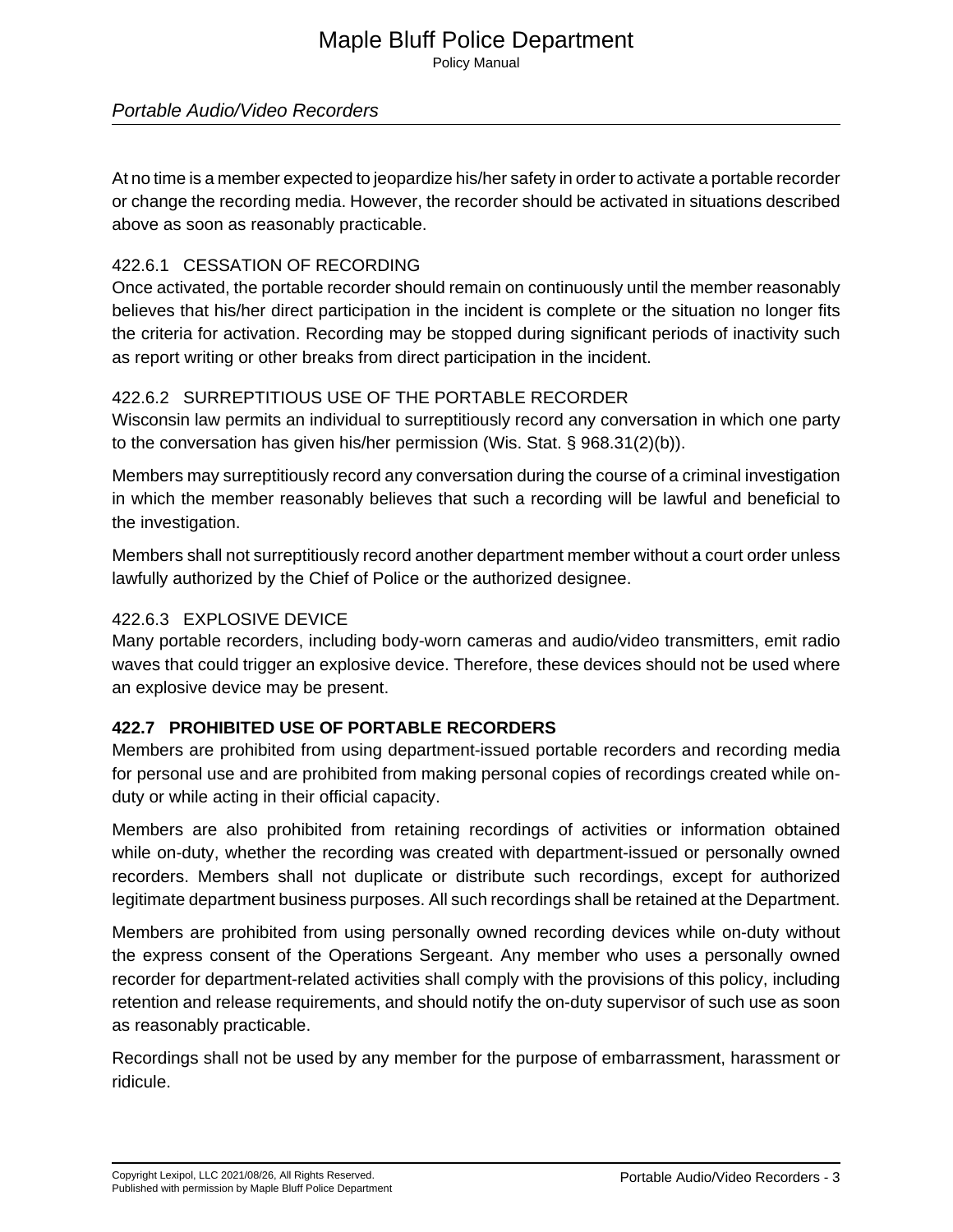Policy Manual

### Portable Audio/Video Recorders

### **422.8 IDENTIFICATION AND PRESERVATION OF RECORDINGS**

To assist with identifying and preserving data and recordings, members should download, tag or mark these in accordance with procedure and document the existence of the recording in any related case report.

A member should transfer, tag or mark recordings when the member reasonably believes:

- (a) The recording contains evidence relevant to potential criminal, civil or administrative matters.
- (b) A complainant, victim or witness has requested non-disclosure.
- (c) A complainant, victim or witness has not requested non-disclosure but the disclosure of the recording may endanger the person.
- (d) Disclosure may be an unreasonable violation of someone's privacy.
- (e) Medical or mental health information is contained.
- (f) Disclosure may compromise an undercover officer or confidential informant.
- (g) The recording or portions of the recording may be protected under the Public Records Law (Wis. Stat. § 19.31 et seq.).

Any time a member reasonably believes a recorded contact may be beneficial in a non-criminal matter (e.g., a hostile contact), the member should promptly notify a supervisor of the existence of the recording.

#### **422.9 RETENTION OF RECORDINGS**

All recordings shall be retained for a period consistent with the requirements of the established records retention schedule but in no event for a period less than 120 days (Wis. Stat. § 165.87).

422.9.1 EXCEPTIONS TO RETENTION REQUIREMENTS FOR BODY-WORN CAMERAS Exceptions to the 120-day retention period for body-worn cameras are as follows (Wis. Stat. § 165.87):

- (a) Recordings should be retained until the final disposition of any investigation, case, or complaint to which the recordings pertain to any of the following:
	- 1. Death or actual or alleged physical injury to any person in the recording
	- 2. An encounter resulting in custodial arrest
	- 3. A search during a temporary detention pursuant to Wis. Stat. § 968.25
	- 4. An encounter resulting in the use of force except when the only use of force involves the use of a firearm to euthanize an injured wild animal
- (b) Recordings used in any criminal, civil, or administrative proceeding may not be destroyed except upon a final disposition from the court or hearing officer after a determination the recordings are no longer needed, or by an order from the court or hearing officer.